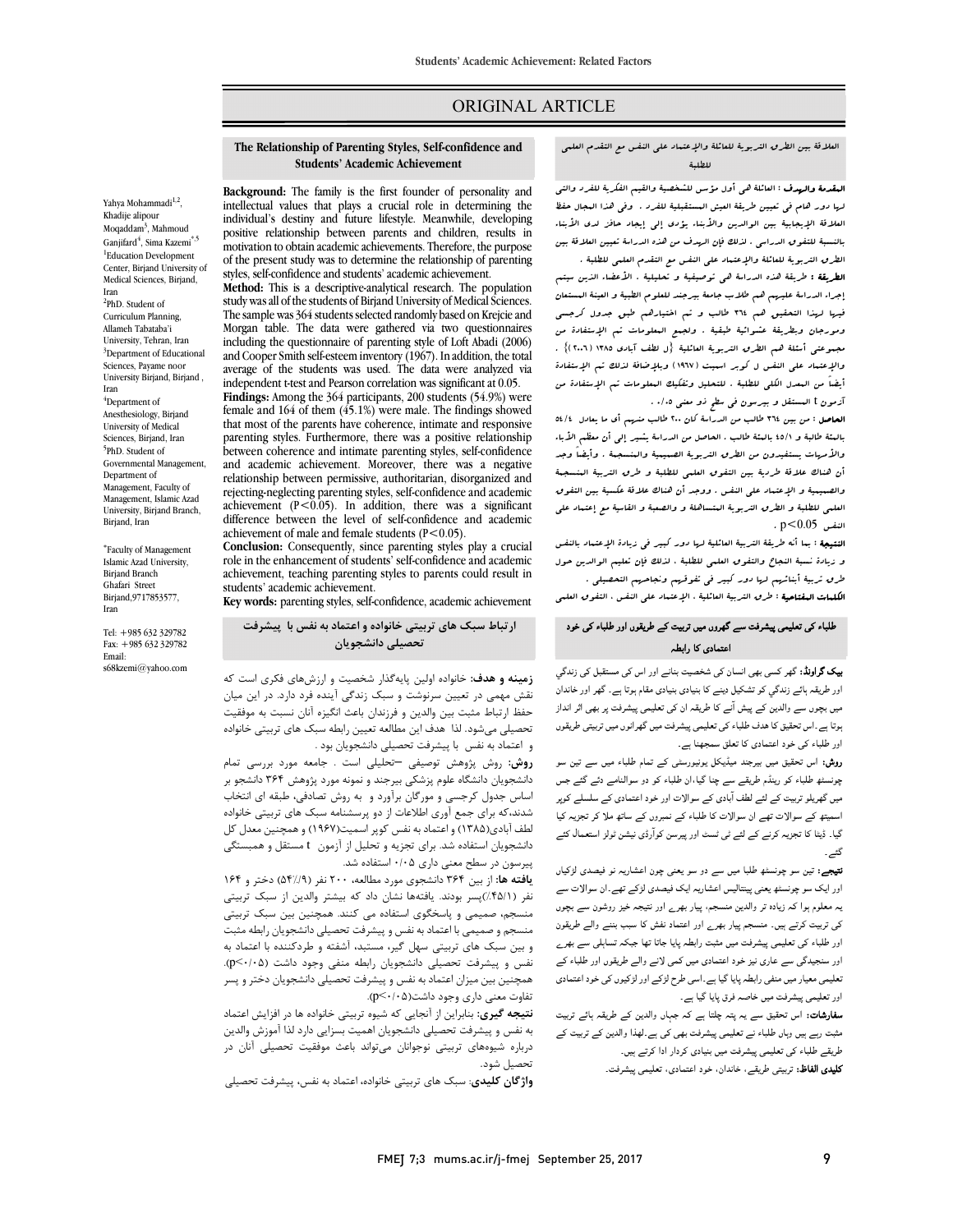## **INTRODUCTION**

 Academic achievement is one of the main concerns of lecturers, university authorities, and students' families (1). The purpose of education is to obtain academic achievement achievement is a multidimensional process that is dependent on the social, political, cultural, cognitive and emotional development of the students. Many of the researchers have emphasized on the impact of mental and cognitive should be noted that mental capabilities is not the only influential factor on academic achievement, there are other (2). Investigating the influential factors on academic capabilities on the academic achievement. However, it influential items, including family, society, peers, etc. (3).

 One of the influential factors on academic achievement is personality and intellectual values that plays a crucial role in determining the individual's destiny and future lifestyle. Ethics, and mental health of the individual is largely dependent on the family (4). The family provides mental and very important role in the training of the children(5). The individual learns the demands of the society in the family and the cognition leads his/her behaviors (6). The appropriate function and relationship in the family is crucial for the<br>harder family in the family and a state  $\left(7\right)$ . What has a see in the family and its function could be a key factor to reduce the social risks and adverse events and conditions in the family and parenting style. The family is the first founder of physical needs and transfers social values, in addition, it plays health of the individual, family and society (7). What happens society(8).

Kamazec and high Rotan presented that the function and<br>family structure have the most important impact on the youth and teenagers and is the most influential factor in their development. The function of the family could influence the students' educational self-regulation (9). The family uses five authoritarian, disorganized, and rejecting-neglecting. Coherence and intimate styles are among the best training approaches. The powerful parents have reasonable demands of their children, they are friendly and listen to them patiently (10). In authoritance style, the patents expect<br>unconditional obedience of children and rarely explain about their reasons (11). In permissive parenting style, the parents have low demands with high responsiveness. In rejecting-neglecting style, the irresponsible parents have no parents is that they expect less and focus on their own needs rather than their children. In disorganized style, the family has disruption and distress and does not care about the Kahrazee and Rigi Kotah presented that the function and parenting styles, including coherence, intimate, permissive, patiently (10). In authoritative style, the parents expect demands of their children. Their difference with permissive children's training (12).

 Another influential factor in the academic achievement is students' self-confidence. It is one of the main psychological needs of human. On the condition that self-confidence is properly shaped, there will be positive and effective and qualification. However, if it is not well-shaped, there will be lots of negative outcomes such as sense of being worthless, not qualified and being useless in one's life (13). Moradi and his colleagues presented that the students with a higher level of self-confidence are better in social outcomes such as self-efficacy, sense of capability, power,

communications and academic achievement (14).

 Accordingly, it seems that parenting styles and students' function have direct impact on academic achievement. Consequently, family is studied in the present study as the main factor that influences self-confidence and educational healthy mental and emotional environment for the students and lack of proper relationships mostly leads to shortage of emotion motivation and also mental disorders (15). Since the children of families are the leaders of their countries in the physical health, are highly important. Since the children are trained in the family, the present study was conducted to investigate the relationship between parenting styles with self-regulation. Therefore, lack of attention to providing future, their academic achievement, along with mental and self-confidence and academic achievement.

# **METHODS**

 This is a descriptive, analytical study. The population study was the students of five faculties of Birjand University of medical sciences. The sample was 504 students selected<br>randomly based on Krejcie and Morgan table. Firstly, each faculty was considered as a category, then, based on the proportion of the population, the number of samples of each faculty was selected randomly. The students in the second semester that were eager to participate entered the study and<br>the rest of them were extracted. Before distribution of the questionnaires, the ethnics were considered. Furthermore, it was explained that the results will be confidential. The questionnaire was about parenting styles, self-confidence Medical Sciences. The sample was 364 students selected semester that were eager to participate entered the study and and the total average of the students.

 A. The questionnaire of parenting styles of Lotf Abadi  $(2006)$   $(10)$  was used that included 37 questions and five sub- scales (coherence, intimate and responsive, permissive and and point scale (Strongly disagree, Disagree, neither agree nor disagree, Agree, Strongly agree). The validity of the questionnaire was determined via face validity. Ten questionnaires were delivered to lecturers of medical education and psychology in EDC and they confirmed the ignorant, authoritarian, rejecting-neglecting disorganized styles). The scoring was based on Likert-type 5 questionnaire.

 B. Coopersmith Self-esteem inventory: Coopersmith (1967) (14) inventory that included 58 questions was used. The validity was determined by face validity. Ten education and psychology in EDC of the university and was questionnaires were distributed among teachers of medical confirmed by them.

 C. In order to evaluate the students' academic ا ا<br>ما process. The new students that did not have total average<br>were extracted from the study. achievement, their total average was received via self-report were extracted from the study.

 The data were analyzed by SPSS (version 18), descriptive statistics (frequency, mean, and standard deviation), and י.<br>וי Pearson correlation, independent t and one way analysis of<br>variance (5%). Kolmogorov–Smirnov test for the normality of the data, variance (5%).

### **RESULTS**

I The number of samples was 364. Two hundred of them

I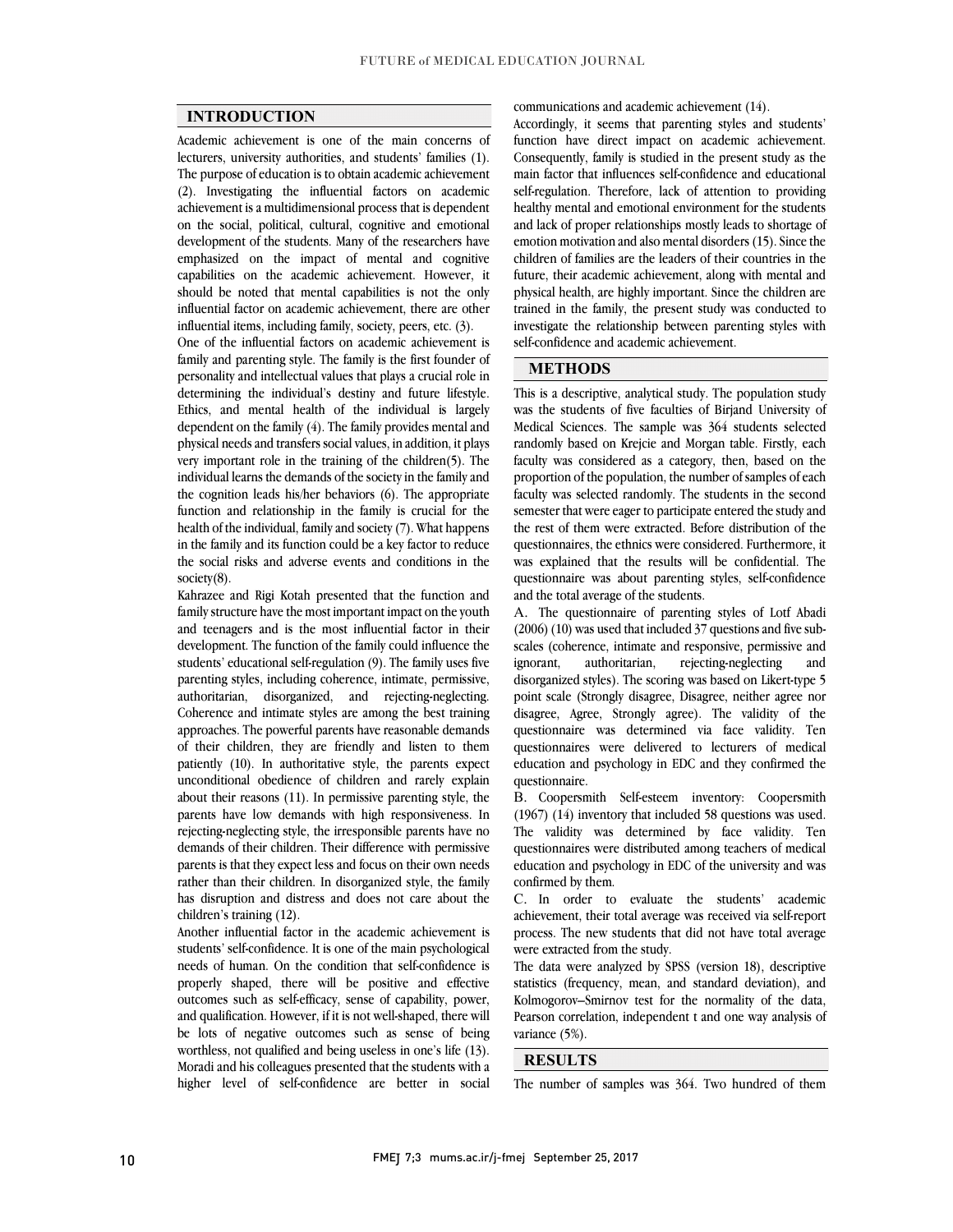$(34.9\%)$  were lemale and one nundred and sixty lour  $(45.1\%)$ <br>were male. The average of the students' age was  $23.36 \pm 5.37$ . The youngest was 18 and the oldest was 32 years old (table 1). In this study, the mean and standard deviation of the items were as follows: coherence parenting style  $37.58 \pm 4.94$ , permissive parenting style  $25.75 \pm 0.55$ , additionally<br>parenting style  $31.76 \pm 5.70$ , rejecting-neglecting parenting style 28.17  $\pm$  6.33, disorganized parenting style 28.92  $\pm$ 5.26, self-confidence  $206.26 \pm 27.08$  and academic (54.9%) were female and one hundred and sixty four (45.1%) permissive parenting style 29.73  $\pm$  6.33, authoritative achievement  $16.21 \pm 2.12$ .

based on Fearson correlation test, the lineings presented that there is a significant positive relationship between coherence and intimate parenting style, self-confidence and academic achievement (p<0.05). However, there was no significant relationship between permissive parenting style, self-confidence and academic achievement  $(p>0.05)$ . negative relationship between authoritative, rejecting- neglecting and disorganized styles, self-confidence and Based on Pearson correlation test, the findings presented Furthermore, the findings showed that there is a significant academic achievement ( $p < 0.05$ ). (Table 2)

| Table 1. frequency distribution of students'<br>demographic information |                      |                  |         |  |  |  |  |  |  |
|-------------------------------------------------------------------------|----------------------|------------------|---------|--|--|--|--|--|--|
| Variable                                                                | <b>Dimensions</b>    | <b>Frequency</b> | Percent |  |  |  |  |  |  |
| Gender                                                                  | male                 | 164              | 45.1    |  |  |  |  |  |  |
|                                                                         | female               | 200              | 54.9    |  |  |  |  |  |  |
| Degree                                                                  | Associate degree     | 35               | 0.09    |  |  |  |  |  |  |
|                                                                         | B. S.                | 150              | 41.2    |  |  |  |  |  |  |
|                                                                         | M. S.                | 37               | 10.1    |  |  |  |  |  |  |
|                                                                         | General practitioner | 142              | 39      |  |  |  |  |  |  |
| Faculty                                                                 | Nursing              | 96               | 26.3    |  |  |  |  |  |  |
|                                                                         | Health               | 62               | 17      |  |  |  |  |  |  |
|                                                                         | Paramedicine         | 64               | 17.5    |  |  |  |  |  |  |
|                                                                         | Medicine             | 106              | 29.1    |  |  |  |  |  |  |
|                                                                         | Dentistry            | 36               | 0.09    |  |  |  |  |  |  |

Base on the findings of t-independent test, there is  $a$ cademic achievement of the males and females ( $p < 0.05$ ) Í significant difference between self-confidence and (table 3).

I

## **DISCUSSION**

 between parenting styles, self-confidence and academic achievement of students of Birjand University of Medical Sciences. The findings presented that coherence and intimate parenting style has direct and significant relationship with students self-confidence and academic<br>achievement. It means that when this style is used more, the level of self-confidence and academic achievement enhances. The results of the present study are consistent with the finding of Aunola (16), Beyrami et al (12) and Kahrazee (9). Accordingly, it could be declared that the appropriate parenting style provides a balance between positive and consistent encouragement of the children in coherence and intimate parenting style could result in the enhancement of academic achievement. Moreover, self- confidence and academic achievement could be enhanced via education, support and providing pattern for children between coherence and intimate parenting style and parents' commitment to the students' encouragement and education. It is confirmed that the relationship between parents' rational authority and students' academic achievement could be the result of parents' of the coherence parenting style. In contrast, the authoritative parents do not have the mentioned The present study aimed to determine the relationship relationship with students' self-confidence and academic accepting and controlling of the children. Therefore, (12). In other words, there is a significant relationship commitment and encouragement that is the characteristic characteristics.

 In addition, the findings showed that there is negative disorganized parenting styles and self-confidence and academic achievement. This result is consistent with the relationship between authoritative, rejecting-neglecting and

 **Table 2. the relationship of parenting styles (coherence and intimate, permissive, authoritative, rejecting-neglecting**   $\overline{a}$ ֺֺ **and disorganized) with self-confidence and students' academic achievement** I **Variables Statistics Self-confidence Academic achievement**

| <b>Variables</b>             | <b>Statistics</b> | Self-confidence | <b>Academic achievement</b> |  |
|------------------------------|-------------------|-----------------|-----------------------------|--|
| Coherence and intimate style | Correlation       | $0.636**$       | $0.612**$                   |  |
|                              | Significance      | 0.0001          | 0.0001                      |  |
| Permissive Style             | Correlation       | $-0.021$        | $-0.051$                    |  |
|                              | Significance      | 0.687           | 0.335                       |  |
| Authoritative Style          | Correlation       | $-0.626**$      | $-0.545**$                  |  |
|                              | Significance      | 0.0001          | 0.0001                      |  |
| Rejecting-neglecting style   | Correlation       | $-0.711**$      | $-0.640**$                  |  |
|                              | Significance      | 0.0001          | 0.0001                      |  |
| Disorganized Style           | Correlation       | $-0.706**$      | $-0.345**$                  |  |
|                              | Significance      | 0.0001          | 0.0002                      |  |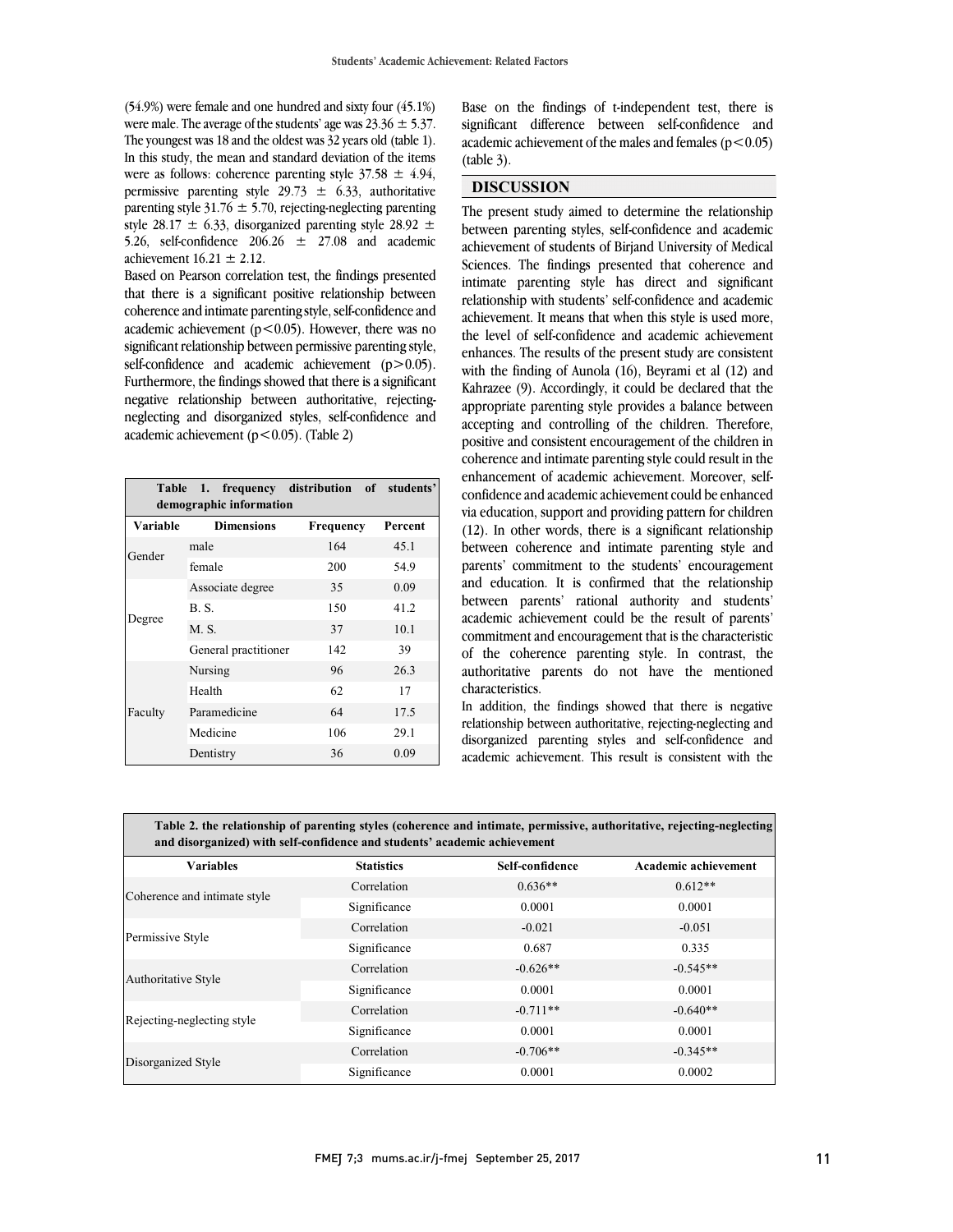$\overline{a}$ 

| Table 3. Comparing the mean score of self-confidence and academic achievement in accordance with gender |        |        |                       |        |        |                              |              |         |                        |
|---------------------------------------------------------------------------------------------------------|--------|--------|-----------------------|--------|--------|------------------------------|--------------|---------|------------------------|
| Variable                                                                                                | male   |        |                       | female |        |                              |              |         | Degrees of significanc |
|                                                                                                         | number | Mean   | Standard<br>deviation | number | Mean   | <b>Standard</b><br>deviation | T Statistics | freedom | e                      |
| Self-<br>confidence                                                                                     | 164    | 211.96 | 23.31                 | 200    | 201.53 | 28.95                        | 3.72         | 362     | 0.001                  |
| Academic<br>achievement                                                                                 | 164    | 15.213 | 2.542                 | 200    | 16.482 | 3.254                        | l.84         | 362     | 0.004                  |

 studies of Tabatabaee et al. (17) and(12) and Saeedi and his colleagues (18). In this regard, it is mentioned that responsiveness and support of the parent is a crucial factor for students' academic achievement. The families with not pay attention to their children's scores, and if they have, they have negative reactions. They do not have any program for their children's leisure time and watching TV and do not have rational observation on their child's assignments and in hand, if the children are not well observed, they might feel that they can do whatever they like which results in laziness and neglecting the homework. Therefore, although authoritative parenting style had the highest relationship respect could lead to the upgrade of students' academic achievement (12). In other words, parents with rational authoritarian pay attention to the emotional and mental needs of their children and are more responsive. While, the authoritative parents do not have these eheroateristics. authoritative, rejecting-neglecting and disorganized styles do accordance with their personal capabilities. On the other with academic achievement, the parents' awareness in this authoritative parents do not have these characteristics.

 In addition, the findings presented that there is a significant relationship between self-confidence and academic achievement. The results of some of the researches have between self-confidence and academic achievement (19, 20). In the study of Zare and his colleagues, there was no significant relationship between students' average score and self-esteem, which is not consistent with our study (21). Self- academic motivation. In fact, if the students have high self- confidence they become motivated and if not they lose their motivation (22). The people with high self-confidence are shown that there is a positive and significant correlation confidence is one of the influential factors in improving

 more resistant in the problems and have more perseverance, therefore, their chance of success is more  $(23)$ . The limitations of the present study was that all of the students did not complete the questionnaire thoroughly and also the influenced their responses which could not be controlled by İ problems and mental status of the students might have the researcher.

 $\overline{a}$ 

Ξ

I

Ξ ٦

### **CONCLUSION**

 Therefore, the function and structure of the family has the most important influence on the youth and teenagers and the main influential factor in their growth. Consequently, parenting style could have impact on the students' academic achievement. It is recommended that the families use<br>coherence and intimate parenting style in order to enhance achievement. It is recommended that the families use their children's self-confidence and academic achievement.

## **ACKNOWLEDGEMEN**

The authors highly appreciate the Research and Technology Department of Birjand University of Medical Sciences that financially supported the research and also the esteemed students that kindly participated in our study.

 $\overline{a}$  **Ethics Approval:** All of the tests had no first name and surname.

 **Conflict of Interest:** The authors declare no conflict of interests.

 **Financial Resources:** The code of the present study is 998. It was supported by the Research and Technology Department of Birjand University of Medical Sciences.

#### **REFERENCES**

1. Raeisoon MR, Mohammadi Y, Abdorazaghnejad M, Sharifzadeh Gh. An investigation of the relationship between self-concept, self-esteem and academic achievement of students in the nursing midwifery faculty in Qaen. Modern care, scientific quarterly of Birjand Nursing and Midwifery Faculty 2014; 11(3): 236-42. [In Persian].

2. Javadi A, Mohammadi Y, Akbari A. The condition of learning styles, student engagement and its relationship with academic progress in Birjand University of Medical Sciences. Future of medical

Ξ education journal 2017; 7(2): 22-27.

 3. Mohammadi Y, Kazemi S, Hajabadi M, physiological learning styles, creativity, and academic achievement among students at Birjand University of Medical Sciences<br>during the academic year 2013-2014. Modern care, scientific quarterly of Birjand Nursing and Midwifery Faculty 2015; 11(4): Raisoon MR. The relationship between Birjand University of Medical Sciences 275-82. [In Persian].<br>4. Wright SE. Ha

 4. Wright SE, Harvey SE, Walmsley E, Ferrando-Vivas P, Harrison DA, Rowan KM. Family satistaction with critical care in the<br>United Kingdom. Intensive Care Med Exp Family satisfaction with critical care in the

#### 2015; 3(1): 22-36.

 5. Mulyadi S, Rahardjo W, Basuki H. The esteem, academic self-efficacy to academic stress. Proceedia Soc Behav Sci 2016; role of parent-child relationship, self-217(2): 603-8.

educational psychology. Tehran: Virayesh; 2016: 174-9. 6. Seif AA. Modern [In Persian].

 Gender processes in school functioning and the mediating role of cognitive selfregulation. J Appl Dev Psychol 2014; 35(3):<br>199.97 7. Matthews JS, Marulis LM, Williford AP. 128-37.